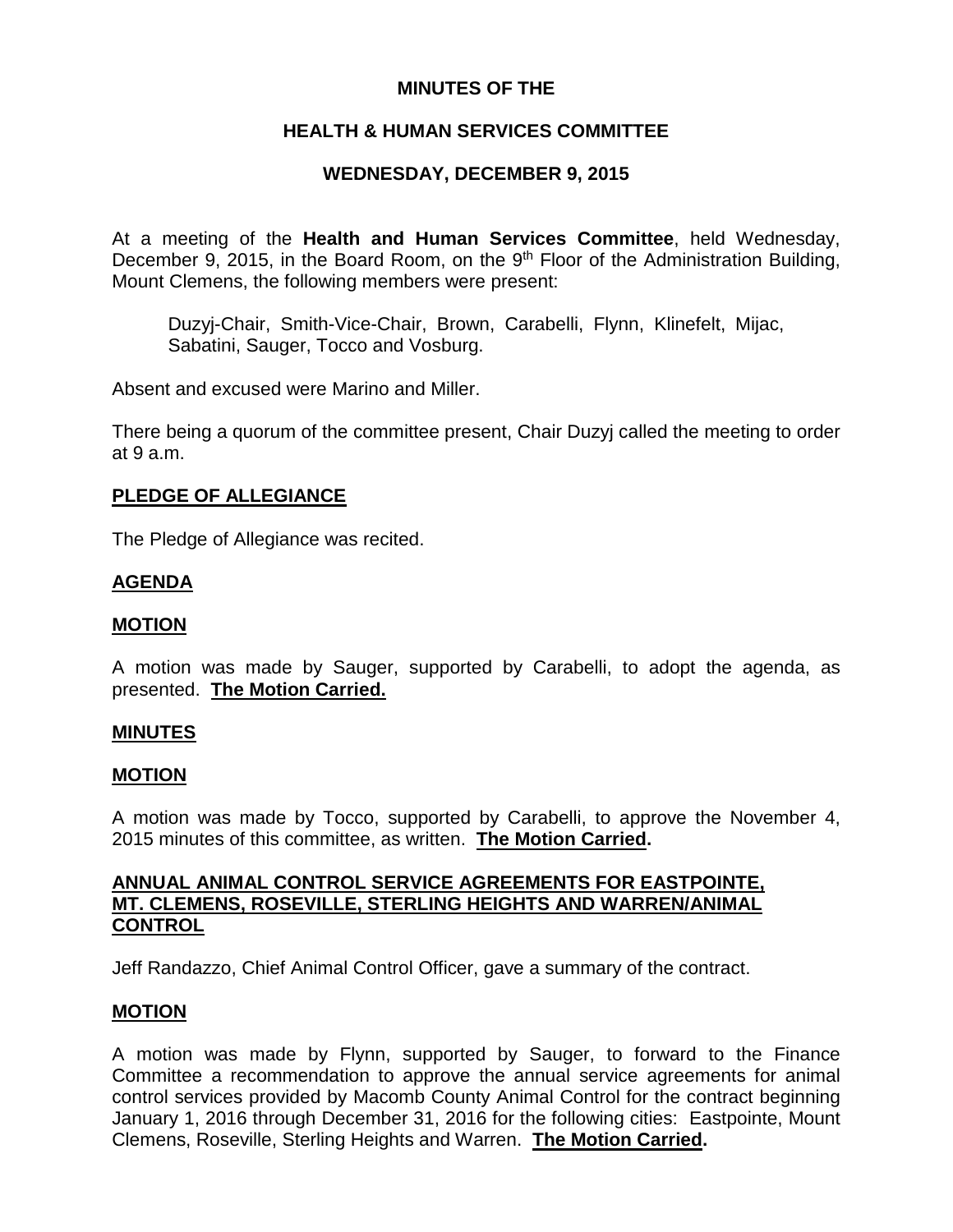## **BUDGET AMENDMENT/2016 HEALTH GRANTS BUDGET/HEALTH INNOVATION GRANT-HEPATITIS C SURVEILLANCE & PREVENTION INITIATIVE/HEALTH DEPARTMENT**

Director/Health Officer Bill Ridella gave an overview of the grant.

## **MOTION**

A motion was made by Carabelli, supported by Smith, to forward to the Finance Committee a recommendation to approve the Health Department's request for a \$35,000 increase in the 2016 Health Grants Budget for new funding through the Michigan Department of Health and Human Services (MDHHS) Health Innovation Grant for the Hepatitis C Surveillance and Prevention Initiative; further, this budget action addresses budgetary issues only. It does not constitute the Commission's approval of any County contract. If a contract requires Commission approval under the County's Contracting Policy or the County's Procurement Ordinance, such approval must be sought separately.

The following commissioner spoke: Carabelli.

Chair Duzyj called for a vote on the motion and **The Motion Carried.**

#### **BUDGET AMENDMENT/2016 HEALTH GRANTS BUDGET/PUBLIC HEALTH INSTITUTE FOR CLIMATE CHANGE AND PUBLIC HEALTH LEARNING COLLABORATIVE AWARD/HEALTH DEPARTMENT**

Director/Health Officer Bill Ridella gave an explanation of the award and listed some of the expenses these funds will help support such as staff training, travel, consultation fees, etc.

### **MOTION**

A motion was made by Sauger, supported by Smith, to forward to the Finance Committee a recommendation to approve the Health Department's request for a \$30,000 increase in the 2016 Health Grants Budget for new funding from the Public Health Institute for the Climate Change and Public Health Learning Collaborative Award; further, this budget action addresses budgetary issues only. It does not constitute the Commission's approval of any County contract. If a contract requires Commission approval under the County's Contracting Policy or the County's Procurement Ordinance, such approval must be sought separately.

The following commissioners spoke: Vosburg and Brown.

Chair Duzyj called for a vote on the motion and **The Motion Carried with Brown and Vosburg voting "No."**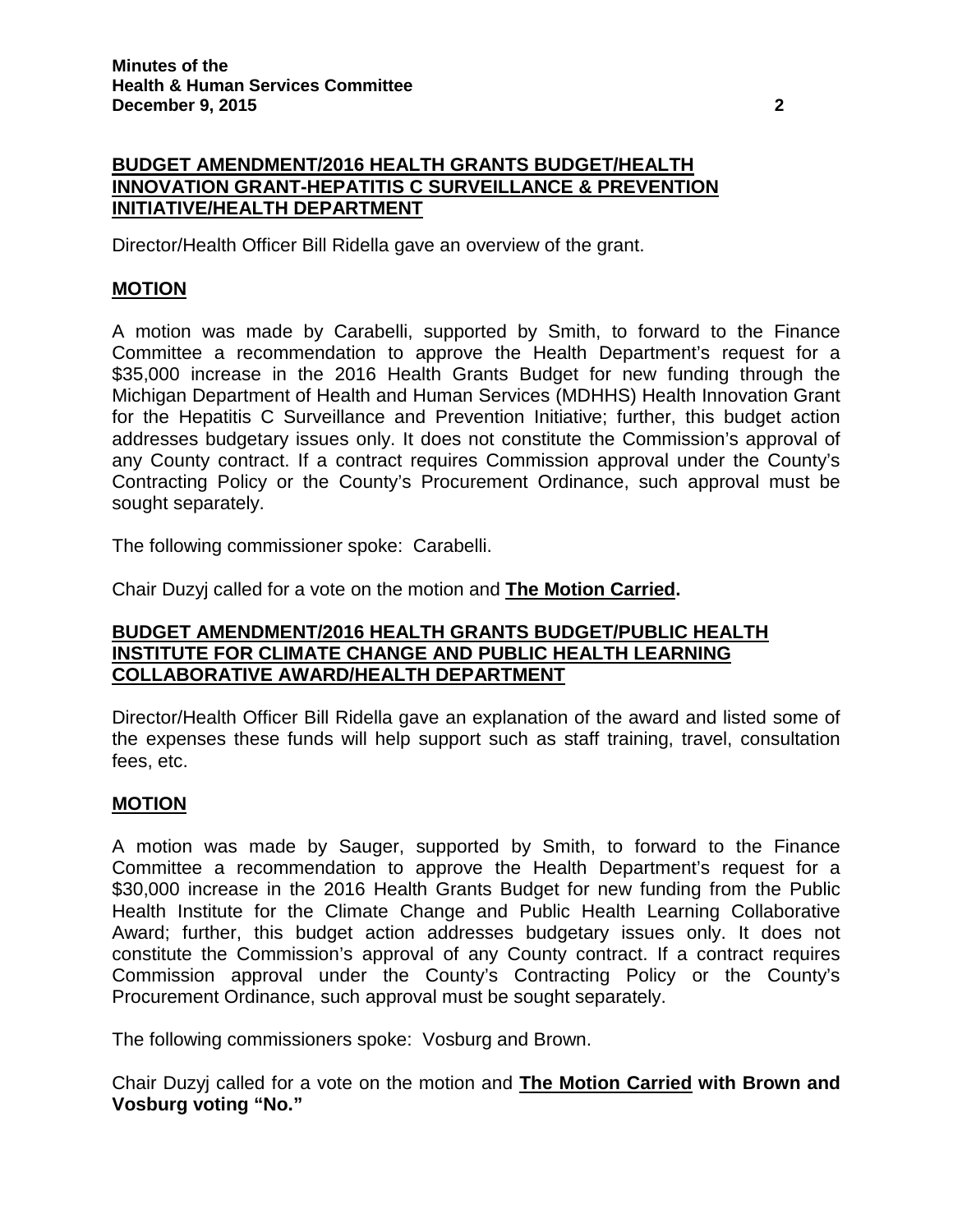## **BUDGET AMENDMENT/2016 HEALTH GRANTS BUDGET/ST. JOHN PROVIDENCE MISSION FUND GRANT/HEALTH DEPARTMENT**

Director/Health Officer Bill Ridella stated that the funding will support the purchase of new equipment and facilities improvements for the community cooking demonstration kitchen at the Thompson Community Center.

# **MOTION**

A motion was made by Flynn, supported by Tocco, to forward to the Finance Committee a recommendation to approve the Health Department's request for a \$13,000 increase in the 2016 Health Grants Budget for new funding from the St. John Providence Mission Fund Grant for the "Healthy Kitchen Cook Along" Program; further, this budget action addresses budgetary issues only. It does not constitute the Commission's approval of any County contract. If a contract requires Commission approval under the County's Contracting Policy or the County's Procurement Ordinance, such approval must be sought separately. **The Motion Carried.**

## **PRESENTATION ON MACOMB COUNTY MEDICAL CONTROL AUTHORITY**

Executive Director Debbie Condino, Operations Manager Luke Bowen, and Medical Director Dr. Antonio Bonfiglio were present.

Mr. Bowen gave an overview of the Medical Control Authority and provided information on two programs: Community Paramedicine and Operation Rx.

### **MOTION**

A motion was made by Vosburg, supported by Carabelli, to receive and file the presentation on the Macomb County Medical Control Authority.

The following commissioners spoke: Vosburg, Flynn and Brown.

Chair Duzyj called for a vote on the motion and **The Motion Carried.**

## **ADOPT PROCLAMATION WELCOMING AARON NEVILLE TO MACOMB COUNTY AND RECOGNIZING HIS ACHIEVEMENTS (OFFERED BY BOARD CHAIR FLYNN)**

# **COMMITTEE RECOMMENDATION – MOTION**

A motion was made by Flynn, supported by Smith, to recommend that the Board of Commissioners adopt a proclamation welcoming Aaron Neville to Macomb County and recognizing his achievements. **THE MOTION CARRIED.**